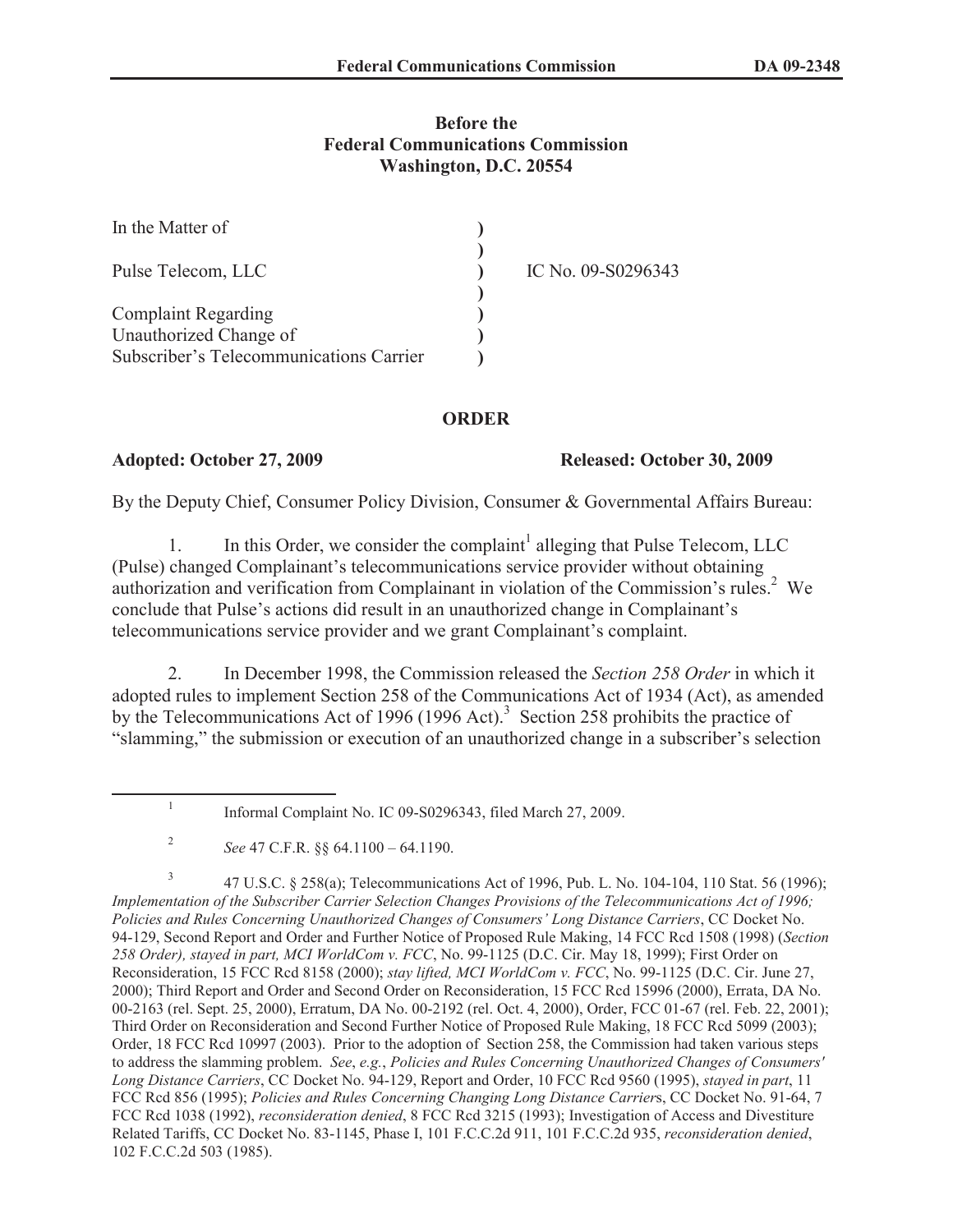of a provider of telephone exchange service or telephone toll service.<sup>4</sup> In the *Section 258 Order*, the Commission adopted aggressive new rules designed to take the profit out of slamming, broadened the scope of the slamming rules to encompass all carriers, and modified its existing requirements for the authorization and verification of preferred carrier changes. The rules require, among other things, that a carrier receive individual subscriber consent before a carrier change may occur.<sup>5</sup> Pursuant to Section 258, carriers are absolutely barred from changing a customer's preferred local or long distance carrier without first complying with one of the Commission's verification procedures.<sup>6</sup> Specifically, a carrier must: (1) obtain the subscriber's written or electronically signed authorization in a format that meets the requirements of Section 64.1130 authorization; (2) obtain confirmation from the subscriber via a toll-free number provided exclusively for the purpose of confirming orders electronically; or (3) utilize an independent third party to verify the subscriber's order.<sup>7</sup>

3. The Commission also has adopted liability rules. These rules require the carrier to absolve the subscriber where the subscriber has not paid his or her bill. In that context, if the subscriber has not already paid charges to the unauthorized carrier, the subscriber is absolved of liability for charges imposed by the unauthorized carrier for service provided during the first 30 days after the unauthorized change.<sup>8</sup> Where the subscriber has paid charges to the unauthorized carrier, the Commission's rules require that the unauthorized carrier pay 150% of those charges to the authorized carrier, and the authorized carrier shall refund or credit to the subscriber 50% of all charges paid by the subscriber to the unauthorized carrier.<sup>9</sup> Carriers should note that our actions in this order do not preclude the Commission from taking additional action, if warranted, pursuant to Section 503 of the Act.<sup>10</sup>

4. We received Complainant's complaint on March 27, 2009, alleging that Complainant's telecommunications service provider had been changed to Pulse without Complainant's authorization. Pursuant to Sections 1.719 and 64.1150 of our rules,<sup>11</sup> we notified Pulse of the complaint.<sup>12</sup> Pulse has failed to respond to the complaint. The failure of Pulse to

- 4 47 U.S.C. § 258(a).
- 5 *See* 47 C.F.R. § 64.1120.
- 6 47 U.S.C. § 258(a).

7 *See* 47 C.F.R. § 64.1120(c). Section 64.1130 details the requirements for letter of agency form and content for written or electronically signed authorizations. 47 C.F.R. § 64.1130.

8 *See* 47 C.F.R. §§ 64.1140, 64.1160. Any charges imposed by the unauthorized carrier on the subscriber for service provided after this 30-day period shall be paid by the subscriber to the authorized carrier at the rates the subscriber was paying to the authorized carrier at the time of the unauthorized change. *Id.*

9 *See* 47 C.F.R. §§ 64.1140, 64.1170.

<sup>10</sup> *See* 47 U.S.C. § 503.

<sup>11</sup> 47 C.F.R. § 1.719 (Commission procedure for informal complaints filed pursuant to Section 258 of the Act); 47 C.F.R. § 64.1150 (procedures for resolution of unauthorized changes in preferred carrier).

<sup>12</sup> Notice of Informal Complaint IC 09-S0296343 was mailed on July 21, 2009. On August 3, 2009, the Commission received the certified mail return receipt confirming delivery.